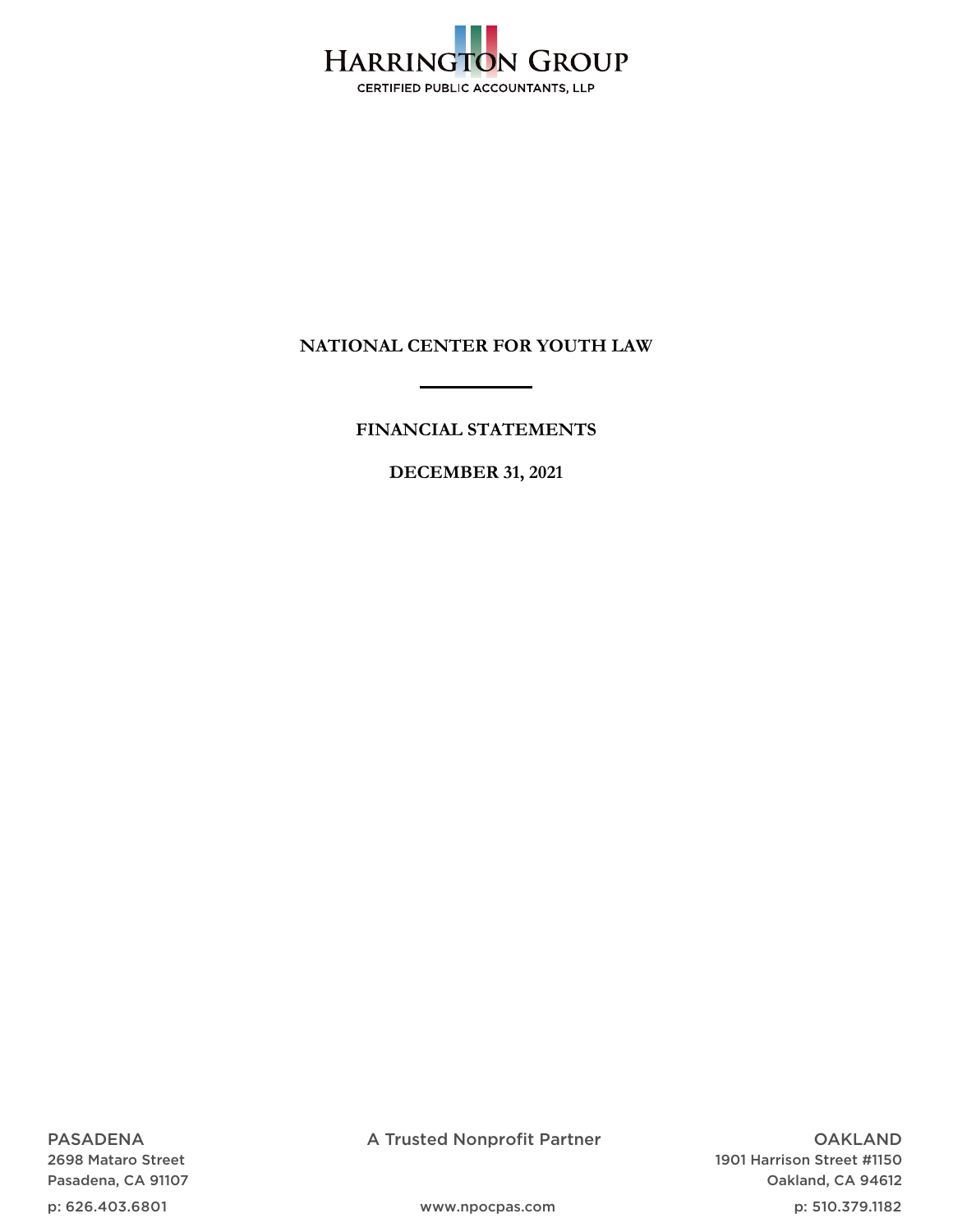# **C O N T E N T S**

| Independent Auditors' Report            | $1 - 2$ |
|-----------------------------------------|---------|
| Statement of Financial Position         | 3       |
| <b>Statement of Activities</b>          | 4       |
| <b>Statement of Functional Expenses</b> | 5       |
| <b>Statement of Cash Flows</b>          | 6       |
| Notes to Financial Statements           | $7-16$  |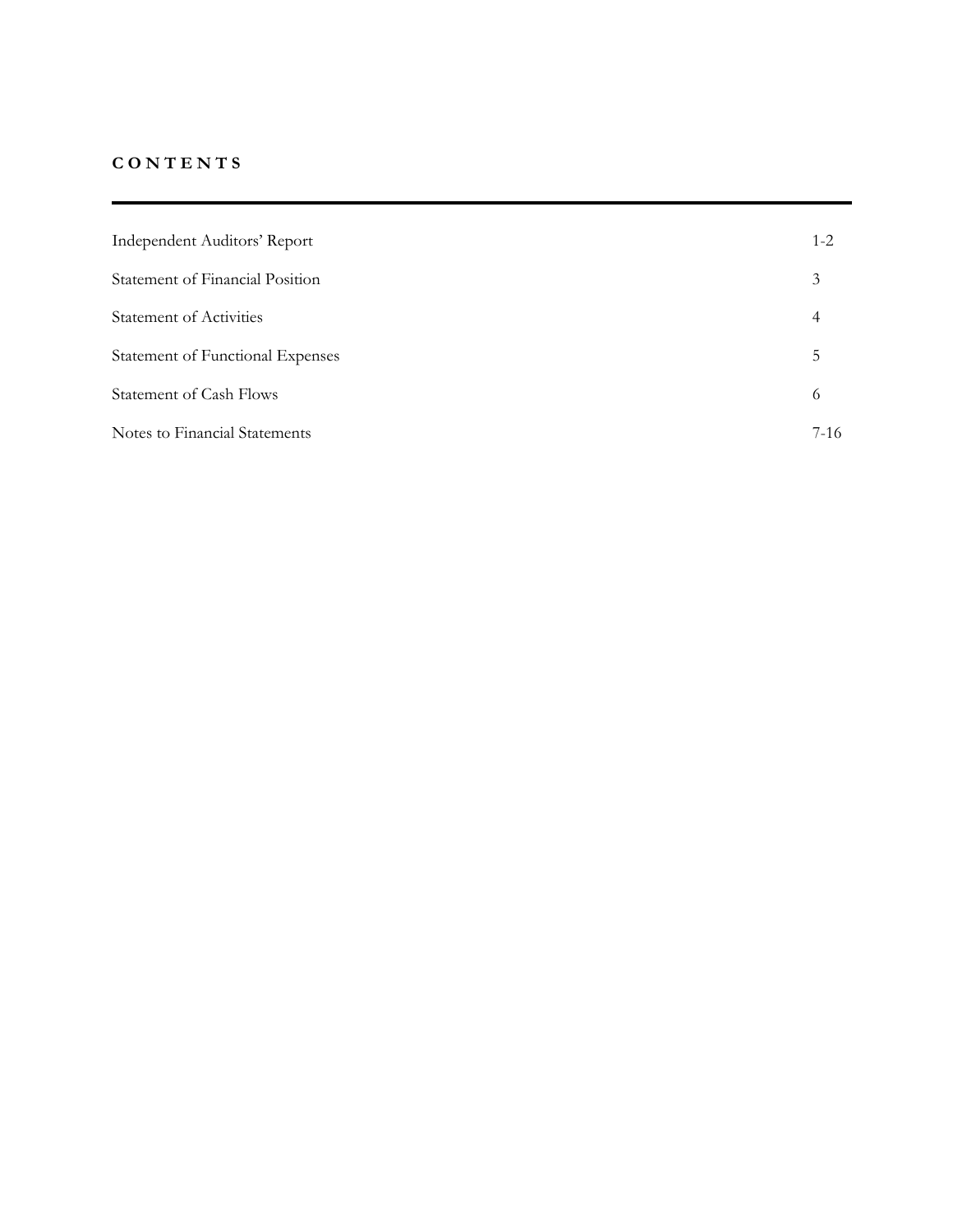# **HARRINGTON GROUP** CERTIFIED PUBLIC ACCOUNTANTS, LLP

## **INDEPENDENT AUDITORS' REPORT**

To the Board of Directors National Center for Youth Law

#### **Opinion**

We have audited the accompanying financial statements of National Center for Youth Law (a nonprofit organization), which comprise the statement of financial position as of December 31, 2021 and 2020, and the related statements of activities, functional expenses and cash flows for the year then ended, and the related notes to the financial statements.

In our opinion, the financial statements referred to above present fairly, in all material respects, the financial position of National Center for Youth Law as of December 31, 2021 and 2020, and the changes in its net assets and its cash flows for the year then ended in accordance with accounting principles generally accepted in the United States of America.

#### **Basis for opinion**

We conducted our audit in accordance with auditing standards generally accepted in the United States of America. Our responsibilities under those standards are further described in the Auditor's Responsibilities for the Audit of the Financial Statements section of our report. We are required to be independent of National Center for Youth Law and to meet our other ethical responsibilities in accordance with the relevant ethical requirements relating to our audit. We believe that the audit evidence we have obtained is sufficient and appropriate to provide a basis for our audit opinion.

#### **Responsibilities of Management for the Financial Statements**

Management is responsible for the preparation and fair presentation of the financial statements in accordance with accounting principles generally accepted in the United States of America, and for the design, implementation, and maintenance of internal control relevant to the preparation and fair presentation of financial statements that are free from material misstatement, whether due to fraud or error.

In preparing the financial statements, management is required to evaluate whether there are conditions or events, considered in the aggregate, that raise substantial doubt about National Center for Youth Law's ability to continue as a going concern within one year after the date that the financial statements are available to be issued.

#### **Auditor's Responsibilities for the Audit of the Financial Statements**

Our objectives are to obtain reasonable assurance about whether the financial statements as a whole are free from material misstatement, whether due to fraud or error, and to issue an auditor's report that includes our opinion. Reasonable assurance is a high level of assurance but is not absolute assurance and therefore is not a guarantee that an audit conducted in accordance with generally accepted auditing standards will always detect a material misstatement when it exists. The risk of not detecting a material misstatement resulting from fraud is higher than for one resulting from error, as fraud may involve collusion, forgery, intentional omissions, misrepresentations, or the override of internal control. Misstatements, including omissions, are considered material if there is a substantial likelihood that, individually or in the aggregate, they would influence the judgment made by a reasonable user based on the financial statements.

PASADENA 2698 Mataro Street Pasadena, CA 91107 A Trusted Nonprofit Partner

OAKLAND 1901 Harrison Street #1150 Oakland, CA 94612

p: 510.379.1182

p: 626.403.6801

www.npocpas.com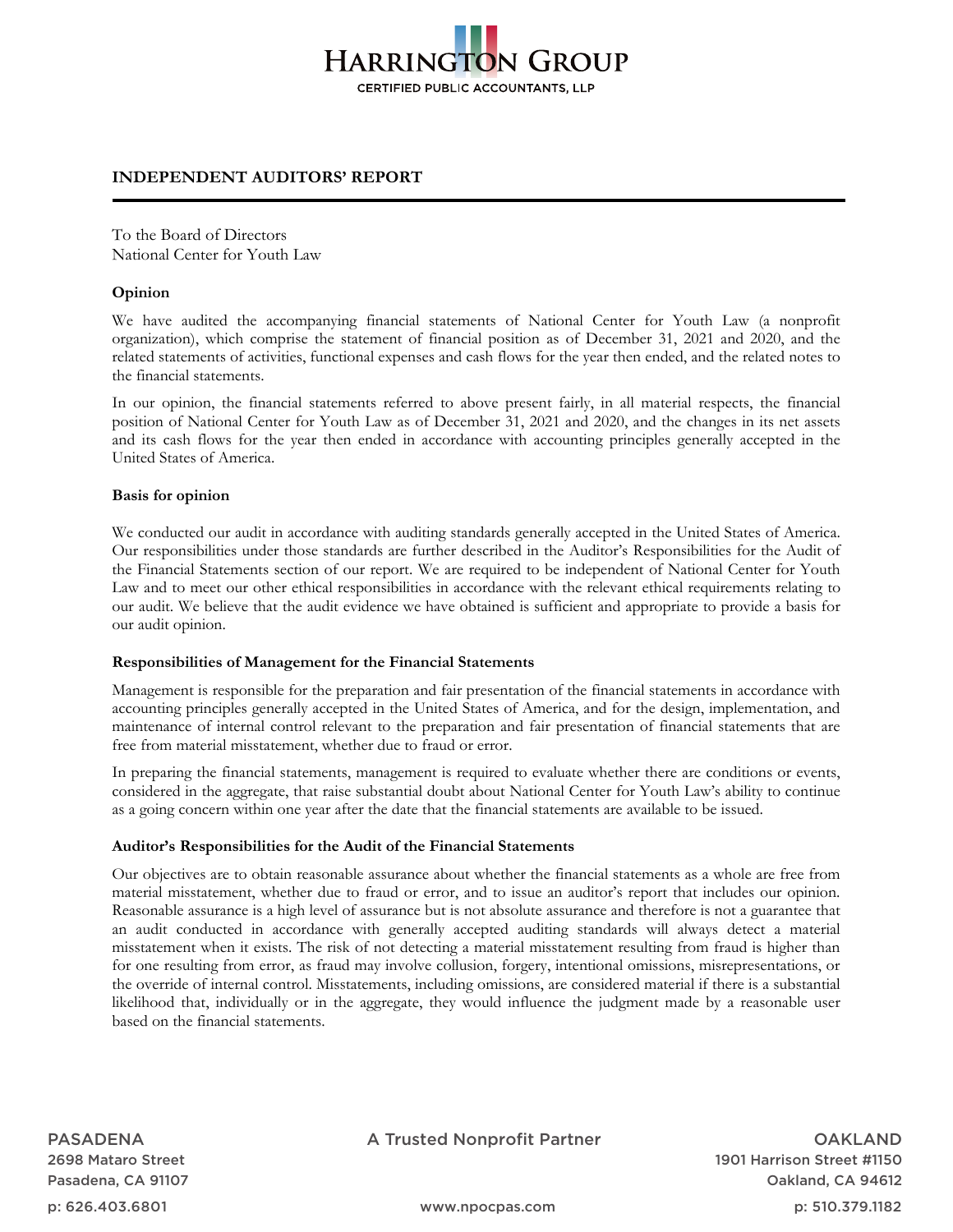# **INDEPENDENT AUDITORS' REPORT**

continued

In performing an audit in accordance with generally accepted auditing standards, we:

- Exercise professional judgment and maintain professional skepticism throughout the audit.
- Identify and assess the risks of material misstatement of the financial statements, whether due to fraud or error, and design and perform audit procedures responsive to those risks. Such procedures include examining, on a test basis, evidence regarding the amounts and disclosures in the financial statements.
- Obtain an understanding of internal control relevant to the audit in order to design audit procedures that are appropriate in the circumstances, but not for the purpose of expressing an opinion on the effectiveness of National Center for Youth Law's internal control. Accordingly, no such opinion is expressed.
- Evaluate the appropriateness of accounting policies used and the reasonableness of significant accounting estimates made by management, as well as evaluate the overall presentation of the financial statements.
- Conclude whether, in our judgment, there are conditions or events, considered in the aggregate, that raise substantial doubt about National Center for Youth Law's ability to continue as a going concern for a reasonable period of time.

We are required to communicate with those charged with governance regarding, among other matters, the planned scope and timing of the audit, significant audit findings, and certain internal control related matters that we identified during the audit.

#### **Other Matter**

#### *Report on Summarized Comparative Information*

We have previously audited the National Center for Youth Law's 2020 financial statements, and we expressed an unmodified audit opinion on those audited financial statements in our report dated April 24, 2021. In our opinion, the summarized comparative information presented herein as of and for the year ended December 31, 2020, is consistent, in all material respects, with the audited financial statements from which it has been derived.

#### **Other Reporting Required by Government Auditing Standards**

In accordance with *Government Auditing Standards*, we have also issued our report dated May 13, 2022, on our consideration of National Center for Youth Law's internal control over financial reporting and on our tests of their compliance with certain provisions of laws, regulations, contracts, and grant agreements and other matters. The purpose of that report is solely to describe the scope of our testing of internal control over financial reporting and compliance and the results of that testing, and not to provide an opinion on the effectiveness of National Center for Youth Law's internal control over financial reporting or on compliance. That report is an integral part of an audit performed in accordance with *Government Auditing Standards* in considering National Center for Youth Law's internal control over financial reporting and compliance.

Harrington Group

Oakland, California May 13, 2022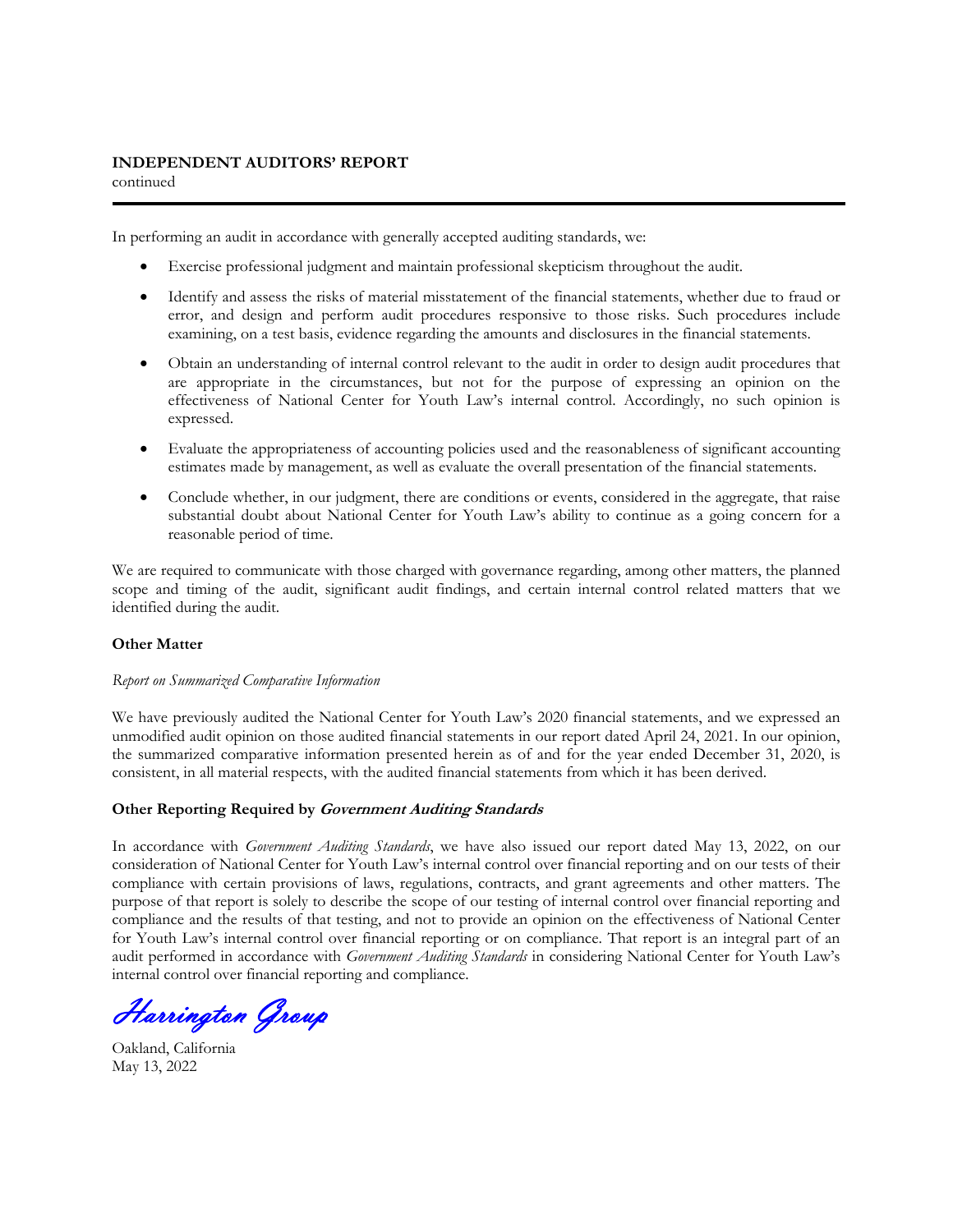# STATEMENT OF FINANCIAL POSITION December 31, 2021 With comparative totals at December 31, 2020

|                                           | 2021 |            | 2020             |
|-------------------------------------------|------|------------|------------------|
| <b>ASSETS</b>                             |      |            |                  |
| Cash and cash equivalents (Note 2)        | \$   | 4,739,014  | \$<br>3,245,412  |
| Accounts receivable                       |      | 1,240,083  | 635,526          |
| Grants receivable (Note 4)                |      | 7,012,577  | 5,743,570        |
| Prepaid expenses                          |      | 259,890    | 257,755          |
| Deposits                                  |      | 62,223     | 86,809           |
| Investments (Note 5)                      |      | 9,234,338  | 6,730,082        |
| Property and equipment (Note 6)           |      | 174,274    | 238,321          |
| <b>TOTAL ASSETS</b>                       | \$   | 22,722,399 | \$<br>16,937,475 |
| <b>LIABILITIES AND NET ASSETS</b>         |      |            |                  |
| LIABILITIES                               |      |            |                  |
| Accounts payable                          | \$   | 272,284    | \$<br>287,106    |
| Accrued payroll                           |      | 224,681    | 203,168          |
| Accrued vacation                          |      | 686,683    | 628,527          |
| Accrued liabilities other                 |      | 218,197    | 149,634          |
| Paycheck protection program loan (Note 7) |      |            | 1,399,800        |
| <b>TOTAL LIABILITIES</b>                  |      | 1,401,845  | 2,668,235        |
| <b>NET ASSETS</b>                         |      |            |                  |
| Without donor restrictions                |      | 9,847,913  | 6,096,633        |
| With donor restrictions (Note 8)          |      | 11,472,641 | 8,172,607        |
| <b>TOTAL NET ASSETS</b>                   |      | 21,320,554 | 14,269,240       |
| <b>TOTAL LIABILITIES AND NET ASSETS</b>   | \$   | 22,722,399 | \$<br>16,937,475 |

The accompanying notes are an integral part of these financial statements.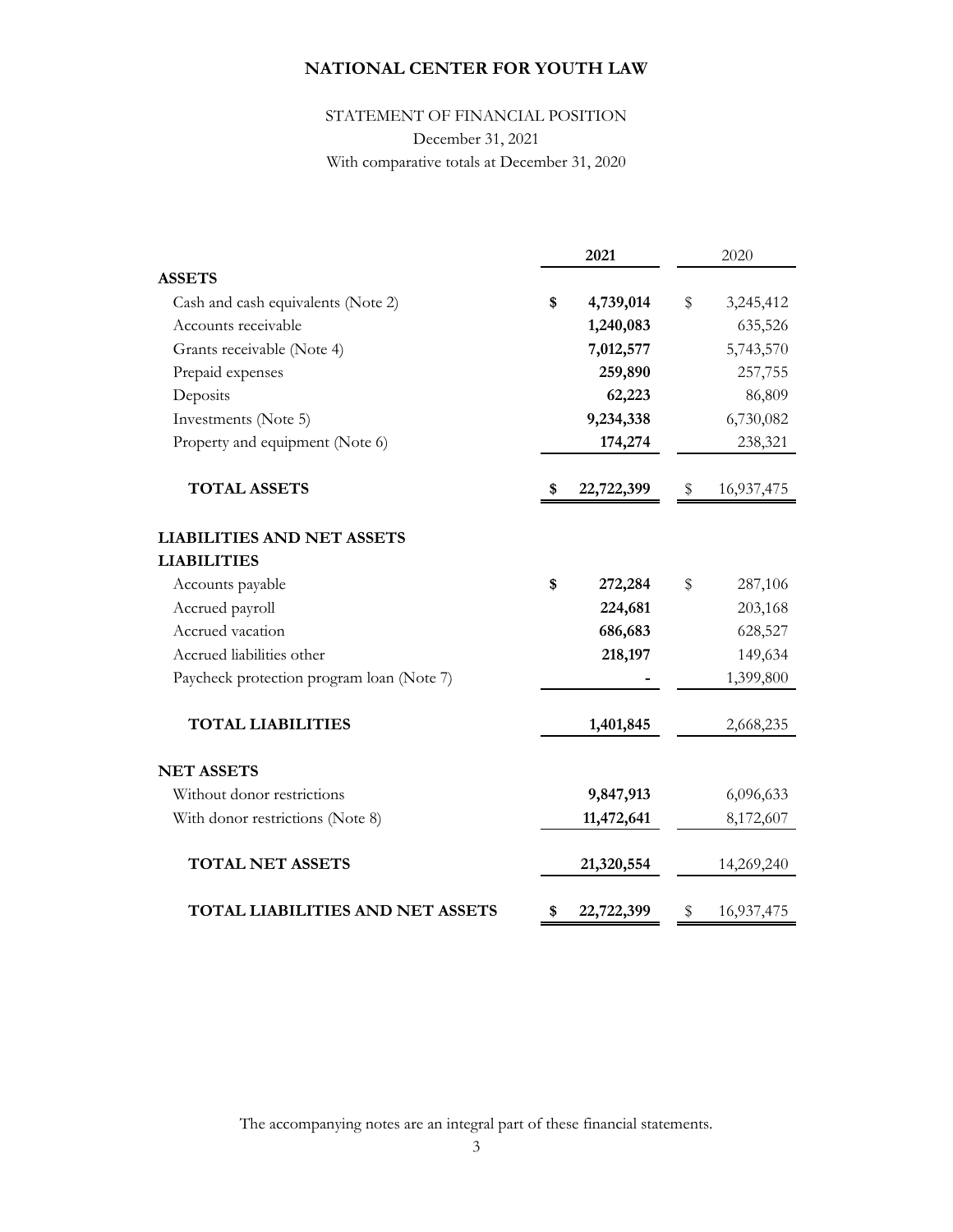#### With comparative totals for the year ended December 31, 2020 For the year ended December 31, 2021 STATEMENT OF ACTIVITIES

|                                                  |     | <b>Without Donor</b><br><b>Restrictions</b> |   | With Donor<br>Restrictions | 2021             |   | 2020       |
|--------------------------------------------------|-----|---------------------------------------------|---|----------------------------|------------------|---|------------|
| <b>REVENUE AND SUPPORT</b>                       |     |                                             |   |                            |                  |   |            |
| Foundation grants and contracts                  | \$  | 1,998,784                                   | s | 11,532,217                 | \$<br>13,531,001 | S | 9,058,914  |
| Government grants and contracts                  |     |                                             |   | 3,929,602                  | 3,929,602        |   | 2,123,787  |
| In-kind support (Note 11)                        |     | 2,489,272                                   |   |                            | 2,489,272        |   | 7,483,705  |
| Attorneys fees                                   |     | 879,598                                     |   |                            | 879,598          |   | 538,952    |
| Contributions                                    |     | 317,688                                     |   | 11,681                     | 329,369          |   | 297,487    |
| Law firms and corporate giving                   |     | 293,459                                     |   |                            | 293,459          |   | 56,719     |
| Miscellaneous                                    |     | 47,888                                      |   |                            | 47,888           |   | 20         |
| Restitution/Cy Pres settlements                  |     |                                             |   |                            |                  |   | 1,774,895  |
| Net assets released from restrictions (Note 8)   |     | 12,173,466                                  |   | (12, 173, 466)             |                  |   |            |
| <b>TOTAL REVENUE AND SUPPORT</b>                 |     | 18,200,155                                  |   | 3,300,034                  | 21,500,189       |   | 21,334,479 |
| <b>EXPENSES</b>                                  |     |                                             |   |                            |                  |   |            |
| Program expenses                                 |     | 14,513,651                                  |   |                            | 14,513,651       |   | 16,994,321 |
| Management and general                           |     | 2,019,757                                   |   |                            | 2,019,757        |   | 1,739,589  |
| Fundraising                                      |     | 886,403                                     |   |                            | 886,403          |   | 682,982    |
| <b>TOTAL EXPENSES</b>                            |     | 17,419,811                                  |   |                            | 17,419,811       |   | 19,416,892 |
| <b>CHANGE IN NET ASSETS BEFORE OTHER CHANGES</b> |     | 780,344                                     |   | 3,300,034                  | 4,080,378        |   | 1,917,587  |
| <b>OTHER CHANGES</b>                             |     |                                             |   |                            |                  |   |            |
| Paycheck protection program forgiveness (Note 7) |     | 2,980,000                                   |   |                            | 2,980,000        |   |            |
| Interest and dividend income                     |     | 32,843                                      |   |                            | 32,843           |   | 32,844     |
| (Loss) gain on investments                       |     | (41,907)                                    |   |                            | (41, 907)        |   | 71,742     |
| <b>TOTAL OTHER CHANGES</b>                       |     | 2,970,936                                   |   |                            | 2,970,936        |   | 104,586    |
| <b>CHANGE IN NET ASSETS</b>                      |     | 3,751,280                                   |   | 3,300,034                  | 7,051,314        |   | 2,022,173  |
| NET ASSETS, BEGINNING OF YEAR                    |     | 6,096,633                                   |   | 8,172,607                  | 14,269,240       |   | 12,247,067 |
| NET ASSETS, END OF YEAR                          | \$. | 9,847,913                                   | s | 11,472,641                 | 21,320,554       | S | 14,269,240 |

The accompanying notes are an integral part of these financial statements.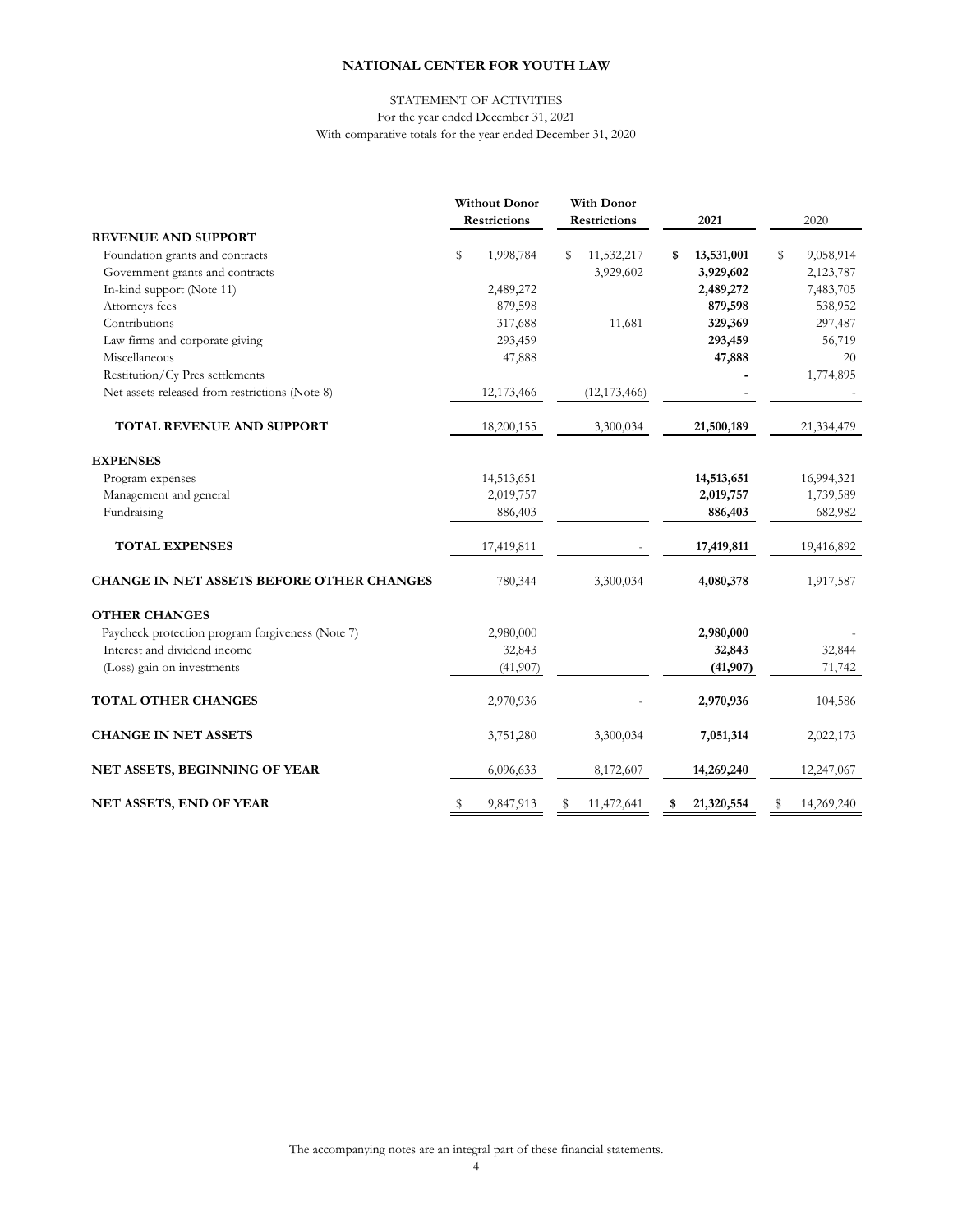#### STATEMENT OF FUNCTIONAL EXPENSESFor the year ended December 31, 2021 With comparative totals for the year ended December 31, 2020

|                                  | <b>Program Services</b> |           |     |         |   |             |   |                        |   |                   |     |             |     |               |     |               |         |    |                 |     |             |     |             |     |            |                       |            |
|----------------------------------|-------------------------|-----------|-----|---------|---|-------------|---|------------------------|---|-------------------|-----|-------------|-----|---------------|-----|---------------|---------|----|-----------------|-----|-------------|-----|-------------|-----|------------|-----------------------|------------|
|                                  |                         |           |     |         |   |             |   | Education              |   |                   |     |             |     | Compassionate |     | Compassionate |         |    | Total           |     |             |     |             |     |            |                       |            |
|                                  |                         | Juvenile  |     | Child   |   | Health and  |   | Civil                  |   | Legal             |     |             |     | Systems       |     | Systems       | Other   |    | Program         |     | Management  |     |             |     |            | <b>Total Expenses</b> |            |
|                                  |                         | Justice   |     | Welfare |   | Information |   | <b>Rights Alliance</b> |   | <b>Strategies</b> |     | Immigration |     | Arizona       |     | California    | Program |    | <b>Expenses</b> |     | and General |     | Fundraising |     | 2021       |                       | 2020       |
| Salaries                         |                         | ,042,813  |     | 23,133  |   | 1,108,677   |   | 402,126                |   | ,122,310          |     | 925,679     |     | 896,073       |     | ,258,248      |         |    | 6,779,059       |     | 1,141,592   |     | 629,045     |     | 8,549,696  |                       | 7,244,117  |
| Employee benefits                |                         | 151.640   |     | 4,399   |   | 195,513     |   | 69,207                 |   | 202,109           |     | 163,527     |     | 194.864       |     | 223,508       |         |    | 1,204,767       |     | 180,500     |     | 80,593      |     | 1,465,860  |                       | 1,278,191  |
| Payroll taxes                    |                         | 74,809    |     | 1,852   |   | 79,579      |   | 29,455                 |   | 84,885            |     | 69,328      |     | 55,419        |     | 77,994        |         |    | 473,321         |     | 77,528      |     | 42,010      |     | 592,859    |                       | 478,949    |
| Total personnel costs            |                         | 1,269,262 |     | 29,384  |   | 1,383,769   |   | 500,788                |   | 1,409,304         |     | 1,158,534   |     | 1,146,356     |     | 1,559,750     |         |    | 8,457,147       |     | 1,399,620   |     | 751,648     |     | 10,608,415 |                       | 9,001,257  |
| In-kind legal services (Note 11) |                         | 1,119,773 |     |         |   |             |   | 78,091                 |   | 456,918           |     | 815,556     |     | 4,883         |     | 4,883         |         |    | 2,480,104       |     | 9,168       |     |             |     | 2,489,272  |                       | 7,483,705  |
| Fees for service                 |                         | 77,367    |     | 3,412   |   | 710,252     |   | 15,681                 |   | 32,730            |     | 54,710      |     | 139,879       |     | 69,648        | 32,535  |    | 1,136,214       |     | 207,306     |     | 47,338      |     | 1,390,858  |                       | 647,750    |
| Grants                           |                         | 110,343   |     |         |   | 813,883     |   |                        |   |                   |     |             |     |               |     | 120,000       | 5,000   |    | 1,049,226       |     |             |     |             |     | 1,049,226  |                       | 509,952    |
| Occupancy                        |                         | 81,569    |     | 2,887   |   | 138,169     |   | 33,369                 |   | 98,746            |     | 80,225      |     | 75,968        |     | 38,748        |         |    | 549,681         |     | 112,317     |     | 52,508      |     | 714,506    |                       | 724,015    |
| Office expenses                  |                         | 39,478    |     | 6,599   |   | 51,796      |   | 20,155                 |   | 48,707            |     | 31,019      |     | 53,563        |     | 62,508        | 3,349   |    | 317,174         |     | 48,813      |     | 16,446      |     | 382,433    |                       | 314,076    |
| Information technology           |                         | 35,100    |     | 3,517   |   | 33,605      |   | 9,292                  |   | 33,478            |     | 20,647      |     | 79,376        |     | 50,637        | 335     |    | 265,987         |     | 96,248      |     | 8,863       |     | 371,098    |                       | 260,218    |
| Travel                           |                         | 26,368    |     | 915     |   | 8,018       |   | 2,244                  |   | 4,349             |     | 45,587      |     | 6,649         |     | 5,586         |         |    | 99,716          |     | 7,793       |     | 68          |     | 107,577    |                       | 115,718    |
| Conferences and meetings         |                         | 12,802    |     | 879     |   | 16,590      |   | 3,872                  |   | 7,268             |     | 8,131       |     | 6,256         |     | 7,221         | 663     |    | 63,682          |     | 8,242       |     | 1,276       |     | 73,200     |                       | 69,601     |
| Depreciation                     |                         | 7,942     |     |         |   | 9,972       |   | 1,812                  |   | 9,208             |     | 7,441       |     | 5,614         |     | 6,311         |         |    | 48,300          |     | 10,966      |     | 5,109       |     | 64,375     |                       | 120,710    |
| Insurance                        |                         | 2,886     |     | 85      |   | 3,719       |   | 1,149                  |   | 3,527             |     | 2,868       |     | 4,152         |     | 4,811         |         |    | 23,197          |     | 32,511      |     | 1,600       |     | 57,308     |                       | 56,767     |
| Dues, licenses, and service fees |                         | 5,335     |     | 103     |   | 3,276       |   | 608                    |   | 7,703             |     | 3,879       |     | 587           |     | 727           |         |    | 22,218          |     | 27,780      |     | 440         |     | 50,438     |                       | 79,075     |
| Other expense                    |                         |           |     |         |   |             |   |                        |   |                   |     |             |     |               |     |               |         |    |                 |     | 25,690      |     |             |     | 25,690     |                       |            |
| Accounting                       |                         |           |     |         |   | 330         |   |                        |   |                   |     |             |     |               |     |               |         |    | 330             |     | 21,000      |     |             |     | 21,330     |                       | 13,040     |
| <b>Bank</b> fees                 |                         |           |     |         |   |             |   |                        |   |                   |     | 146         |     |               |     |               |         |    | 146             |     | 7,395       |     |             |     | 7,541      |                       | 10,078     |
| Advertising and promotion        |                         |           |     |         |   |             |   |                        |   | 449               |     |             |     |               |     |               |         |    | 449             |     | 4.723       |     | 1,107       |     | 6,279      |                       | 190        |
| Bad debt expense                 |                         |           |     |         |   |             |   |                        |   |                   |     |             |     |               |     | 80            |         |    | 80              |     | 185         |     |             |     | 265        |                       | 10,740     |
| TOTAL 2021 FUNCTIONAL EXPENSES   | s.                      | 2,788,225 | - S | 47,781  | s | 3,173,379   | s | 667,061                | s | 2,112,387         | -S  | 2,228,743   | - S | 1,523,283     | - S | 1,930,910     | 41,882  | -S | 14,513,651      | - S | 2,019,757   | - S | 886,403     | - S | 17,419,811 |                       |            |
| TOTAL 2020 FUNCTIONAL EXPENSES   |                         | 1,340,739 | -S  | 136,950 |   | 1,884,567   |   | 2,809,332              |   | 1,176,353         | - S | 6,311,396   |     | 1,504,333     |     | 1,810,517     | 20,134  | -S | 16,994,321      | - S | 1,739,589   | - S | 682,982     |     |            |                       | 19,416,892 |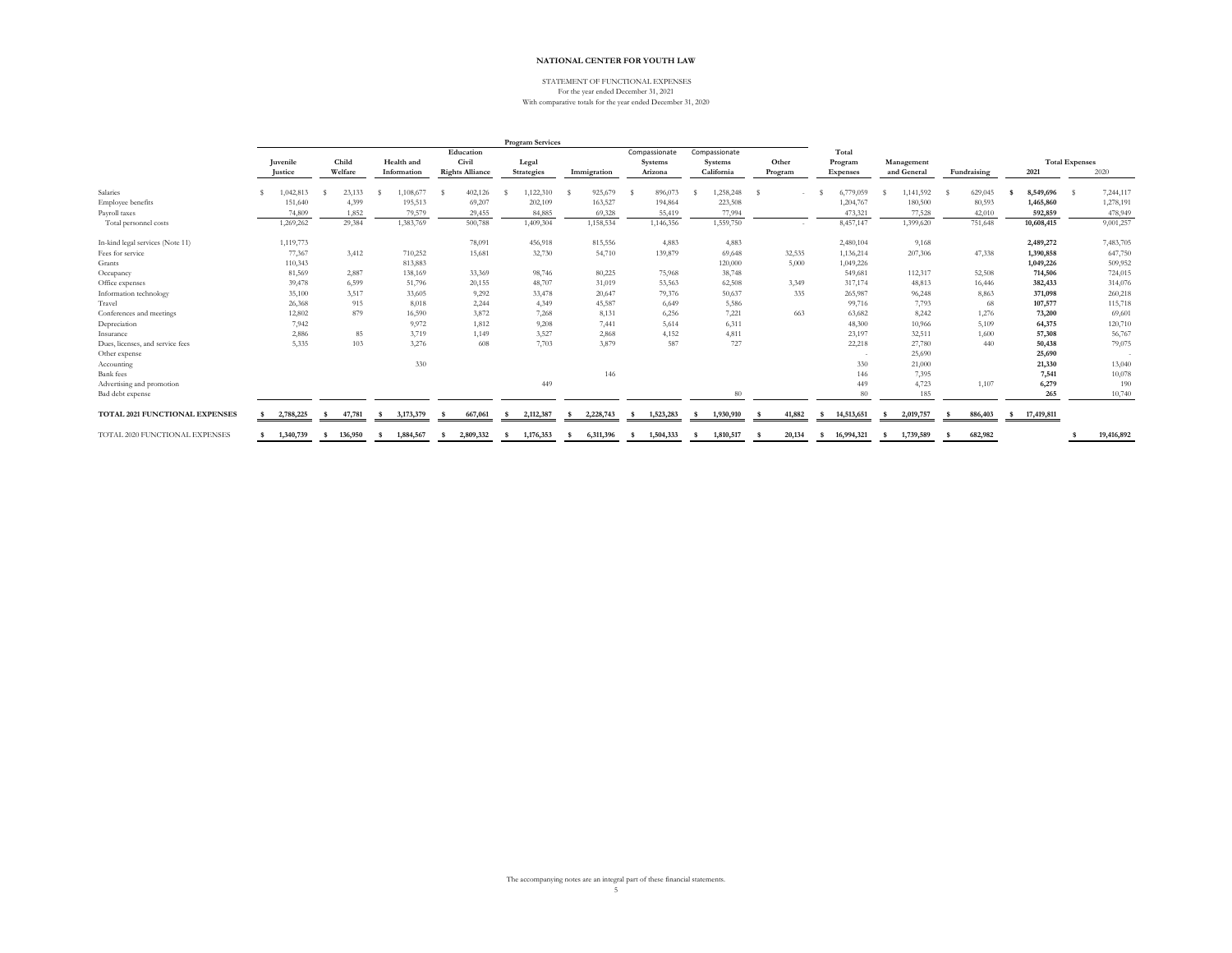# STATEMENT OF CASH FLOWS

For the year ended December 31, 2021

With comparative totals for the year ended December 31, 2020

|                                                                    | 2021            |    | 2020        |
|--------------------------------------------------------------------|-----------------|----|-------------|
| <b>CASH FLOWS FROM OPERATING ACTIVITIES:</b>                       |                 |    |             |
| Change in net assets                                               | \$<br>7,051,314 | s  | 2,022,173   |
| Adjustments to reconcile change in net assets to net cash provided |                 |    |             |
| by operating activities:                                           |                 |    |             |
| Paycheck protection program loan forgiveness                       | (2,980,000)     |    |             |
| Depreciation                                                       | 64,375          |    | 120,710     |
| Loss (gain) on investments                                         | 41,907          |    | (71, 742)   |
| Reinvested interest and dividends                                  | (30,091)        |    | (29,678)    |
| (Increase) decrease in operating assets:                           |                 |    |             |
| Accounts receivable                                                | (604, 557)      |    | 175,001     |
| Grants receivable                                                  | (1,269,007)     |    | (492, 820)  |
| Prepaid expenses                                                   | (2, 135)        |    | (57, 575)   |
| Deposits                                                           | 24,586          |    | (1,000)     |
| Increase (decrease) in operating liabilities:                      |                 |    |             |
| Accounts payable                                                   | (14, 822)       |    | 44,615      |
| Accrued payroll                                                    | 21,513          |    | (12, 356)   |
| Accrued vacation                                                   | 58,156          |    | 186,138     |
| Accrued liabilities other                                          | 68,563          |    | (19,092)    |
| NET CASH PROVIDED BY OPERATING ACTIVITIES                          | 2,429,802       |    | 1,864,374   |
| <b>CASH FLOWS FROM INVESTING ACTIVITIES:</b>                       |                 |    |             |
| Sale of investments                                                | 12,912,740      |    | 5,342,776   |
| Purchase of investments                                            | (15, 428, 812)  |    | (8,311,578) |
| Purchase of property and equipment                                 | (328)           |    | (40,079)    |
| <b>NET CASH (USED) BY INVESTING ACTIVITIES</b>                     | (2,516,400)     |    | (3,008,881) |
| <b>CASH FLOWS FROM FINANCING ACTIVITIES:</b>                       |                 |    |             |
| Proceeds from paycheck protection program loan                     | 1,580,200       |    | 1,399,800   |
| NET CASH PROVIDED FROM FINANCING ACTIVITIES                        | 1,580,200       |    | 1,399,800   |
| NET INCREASE IN CASH AND CASH EQUIVALENTS                          | 1,493,602       |    | 255,293     |
| CASH AND CASH EQUIVALENTS, BEGINNING OF YEAR                       | 3,245,412       |    | 2,990,119   |
| CASH AND CASH EQUIVALENTS, END OF YEAR                             | \$<br>4,739,014 | \$ | 3,245,412   |

The accompanying notes are an integral part of these financial statements.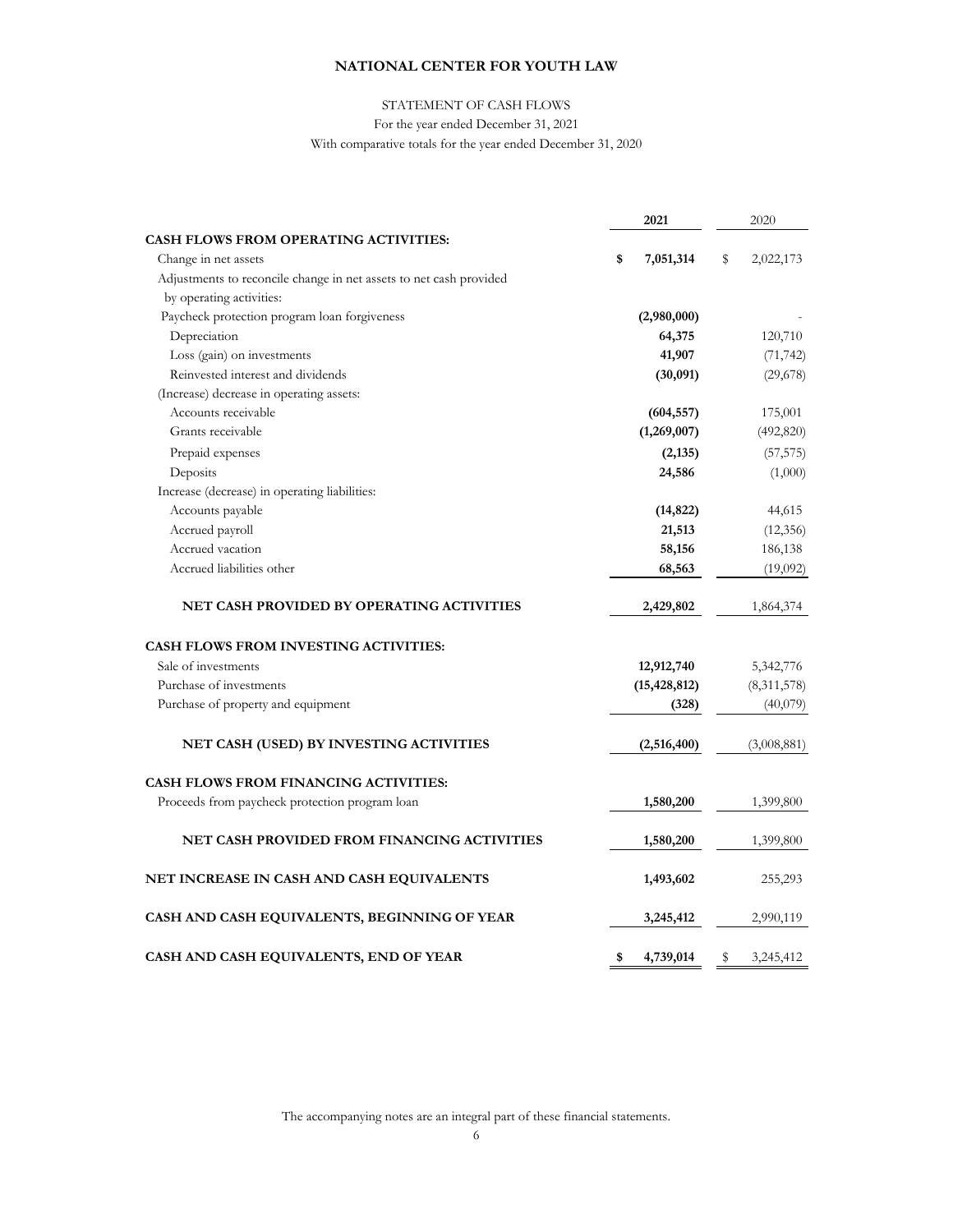# NOTES TO FINANCIAL STATEMENTS

# **1. Organization**

Founded in 1971, National Center for Youth Law amplifies youth power, dismantles racism and other structural inequities, and builds just policies, practices, and culture that center youth. We center youth through impact litigation, policy advocacy, collaboration and research that fundamentally transforms our nation's approach to education, health, immigration, foster care, and youth justice.

## **What We Do**

- Center Youth: We strive to center youth experiences and recognize their agency, insight, and wisdom in developing and implementing our work.
- Impact litigation: Our impact litigation accelerates large-scale systemic change. We work strategically and collaboratively with co-counsel partners, community organizations, and named plaintiffs to bring litigation that impacts broad classes of children and youth across multiple public systems.
- Policy Advocacy: We implement policy advocacy at the federal, state, and local levels. Our work includes policy development, lobbying, coalition building, and community organizing.
- Collaborations: We engage in strategic collaborations and partnerships with municipalities, government agencies and school districts to drive meaningful policy and practice changes. Our work leads to new, replicable models of service that set new standards for support and care.
- Research: We conduct research to illuminate hidden inequities, identify opportunities for improved policies and procedures, and demonstrate the impacts of best practices. Our most common work in this area includes data collection and analysis and policy research analysis.

#### **Where We Focus**

- Youth Justice: National Center for Youth Law works to transform the youth justice system, so that it better embodies true justice and equity for children. We advance community-based, health-centered alternatives to harmful system practices and build towards a culture in which the system treats children as children. The work we do prioritizes evidence-based solutions that are proven to decrease recidivism and meet children with empathy and care.
- Immigration: National Center for Youth Law works to ensure that immigrant children are able to live in communities rather than in government custody and have access to the resources and opportunities they need to heal and thrive. We use a combination of federal litigation, state and federal policy advocacy, stakeholder education, and coalition building to uphold and expand the rights of detained immigrant youth as well as immigrant children in the community.
- Education: National Center for Youth Law's education work aims to create an education ecosystem that centers youth. We work to ensure equitable education opportunities to all children and youth - especially those who experience barriers due to disability, racism, socioeconomic status and more. We also work to ensure safe and positive school environments where students can learn and thrive.
- Health: National Center for Youth Law works to ensure that all children have equitable access to whole-health care and support that meets their physical, emotional and psycho-social needs. We aim to dismantle the barriers to care that children and youth experience, including involvement in foster care or juvenile justice systems, implicit bias in the health system, and housing or economic instability.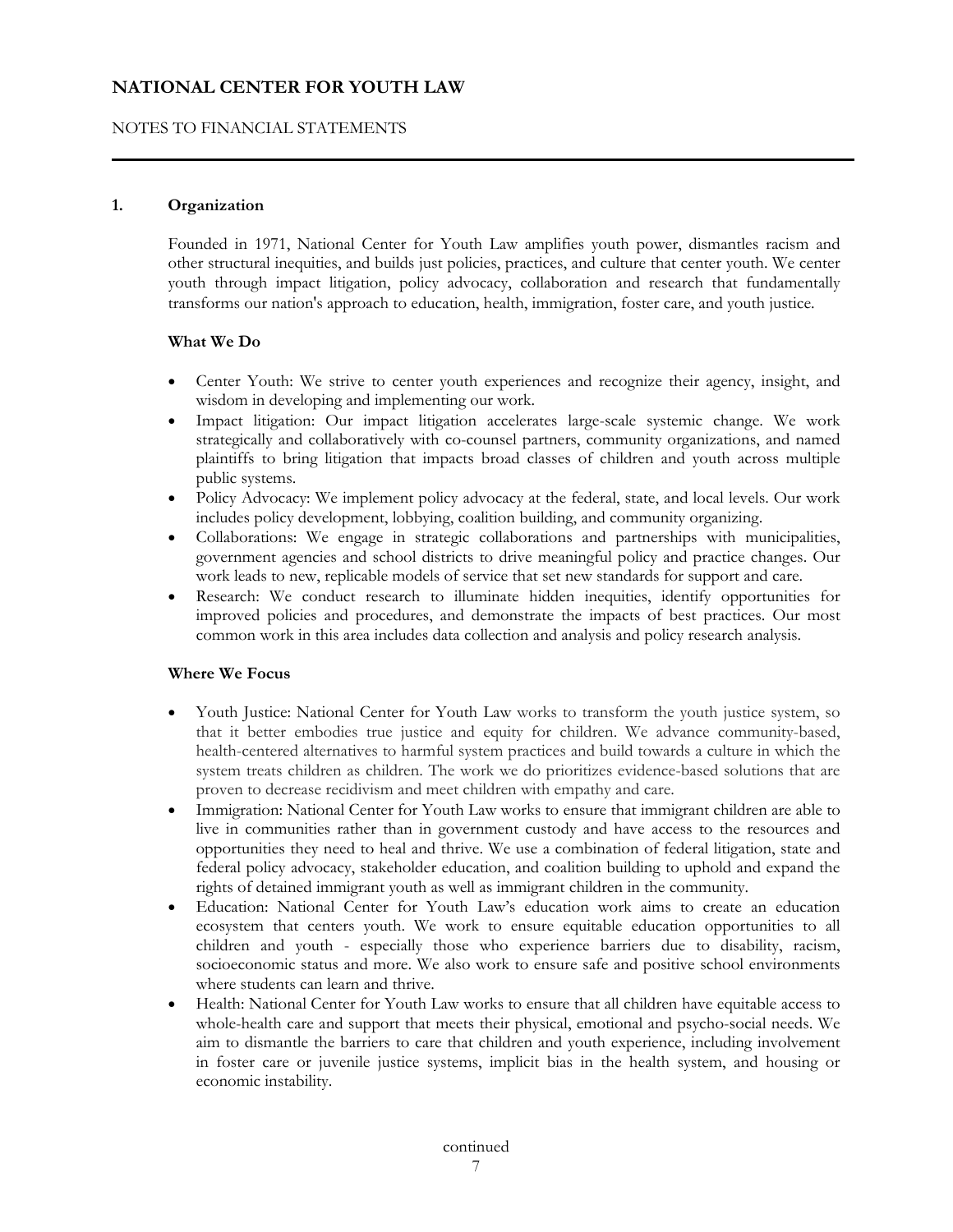# NOTES TO FINANCIAL STATEMENTS

# **1. Organization**, continued

- Collaborative Responses to Commercial Sexual Exploitation: National Center for Youth Law seeks to end the commercial sexual exploitation (CSE) of children and youth - also referred to as child sex trafficking - and support children, youth, families and caregivers affected by CSE experience safety and healing so that they may achieve their goals. We work to research, identify, develop and implement policies and practices that achieve collective systems change.
- Foster Care: National Center for Youth Law works to ensure children and youth in foster care benefit from a positive and stable home-like environment. We dismantle practices that harm children in foster care, ensure youth in foster care have access to health care and education, and promote youth-, community-, and family-centered policies that preserve families and reduce reliance on the foster care system.

## **2. Summary of Significant Accounting Policies**

 A summary of the significant accounting policies applied in the preparation of the accompanying financial statements is as follows:

## **Basis of Presentation**

The accompanying financial statements have been prepared on the accrual basis of accounting.

#### **Net Assets**

 Net assets, revenues, gains, and losses are classified based on the existence or absence of donor or grantor-imposed restrictions. Accordingly, net assets and changes therein are classified and reported as follows:

 **Without Donor Restrictions**. Net assets available for use in general operations and not subject to donor (or certain grantor) restrictions.

**With Donor Restrictions**. Net assets subject to donor-imposed restrictions. Some donorimposed restrictions are temporary in nature, such as those that will be met by the passage of time or other events specified by the donor. Other donor-imposed restrictions are perpetual in nature, where the donor stipulates that resources be maintained in perpetuity. Donor-imposed restrictions are released when a restriction expires, that is, when the stipulated time has elapsed, when the stipulated purpose for which the resource was restricted has been fulfilled, or both.

#### **Cash and Cash Equivalents**

 NCYL has defined cash and cash equivalents as cash in banks and money market accounts in securities institutions.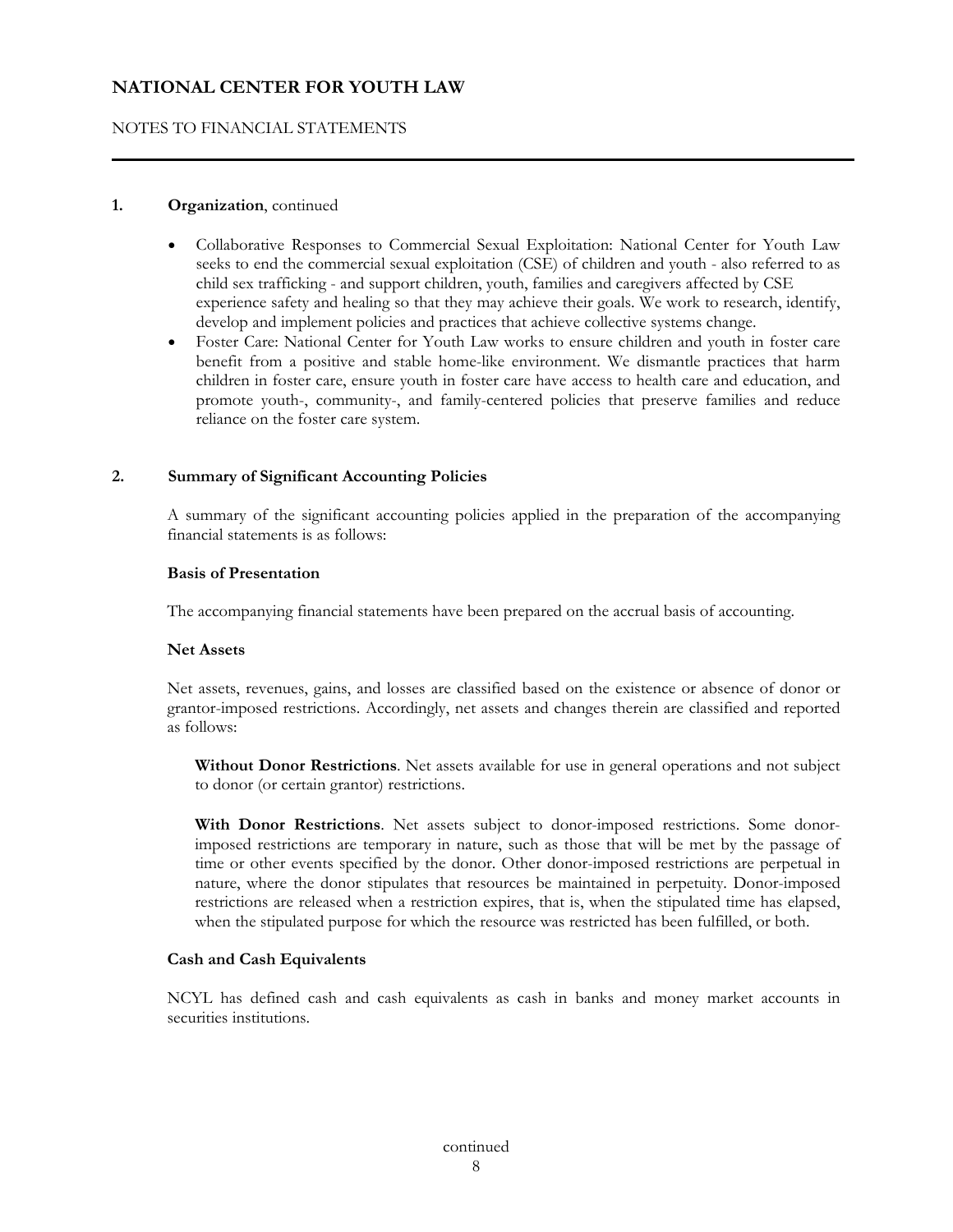# NOTES TO FINANCIAL STATEMENTS

### **2. Summary of Significant Accounting Policies**, continued

### **Accounts Receivable**

 Accounts receivable includes outstanding contracts receivable No allowance for doubtful accounts has been provided as they are all deemed fully collectible.

#### **Grants Receivable**

 Unconditional promises to give that are expected to be collected within one year are recorded at net realizable value. Unconditional promises to give that are expected to be collected in future years are recorded at fair value, which is measured as the present value of their future cash flows. Conditional promises to give are not included as support until the conditions are substantially met. The discounts on those amounts are computed using risk-adjusted interest rates applicable to the years in which the promises are received.

#### **Concentration of Credit Risks**

 NCYL maintains cash and cash equivalents at high-credit quality financial institutions. At times, such balances may be in excess of the Federal Deposit Insurance Corporation insurance limit. NCYL has not incurred losses related to these deposits.

#### **Investments**

NCYL values its investments at fair value. Unrealized gains or losses (including investments bought, sold and held during the year) are reflected in the Statement of Activities as gain or loss on investments.

#### **Fair Value Measurements**

Generally accepted accounting principles provide guidance on how fair value should be determined when financial statement elements are required to be measured at fair value. Valuation techniques are ranked in three levels depending on the degree of objectivity of the inputs used with each level:

Level 1 inputs - quoted prices in active markets for identical assets

Level 2 inputs - quoted prices in active or inactive markets for the same or similar assets

Level 3 inputs - estimates using the best information available when there is little or no market

NCYL is required to measure certain investments, non-cash contributions, and revenues at fair value. The specific techniques used to measure fair value for these financial statement elements are described in the notes below that relate to each element.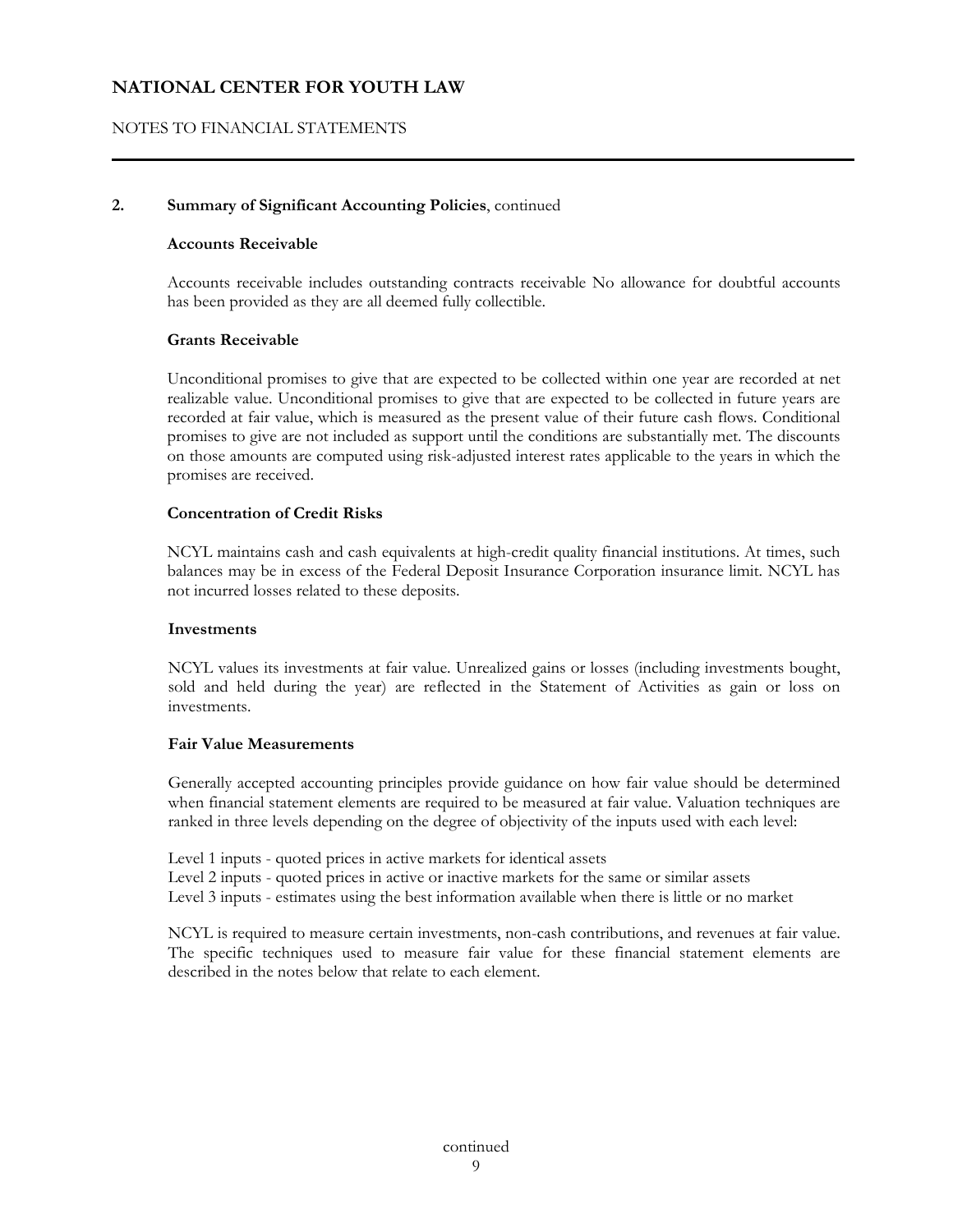# NOTES TO FINANCIAL STATEMENTS

# **2. Summary of Significant Accounting Policies**, continued

# **Property and Equipment**

 Property and equipment are recorded at cost if purchased or at fair value at the date of donation if donated. Depreciation is computed on the straight-line basis over the estimated useful lives of the related assets. Maintenance and repair costs are charged to expense as incurred. Property and equipment are capitalized if the cost of an asset is greater than or equal to five thousand dollars and the useful life is greater than two years.

## **Donated Services**

 Contributions of donated non-cash assets are measured on a non-recurring basis and recorded at fair value in the period received. Contributions of donated services that create or enhance non-financial assets or that require specialized skills, are provided by individuals possessing those skills, and would typically need to be purchased if not provided by donation, are recorded at fair value in the period received (see Note 11).

## **Functional Allocation of Expenses**

Costs of providing NCYL's programs and other activities have been presented in the Statement of Functional Expenses. During the year, such costs are accumulated into separate groupings as either direct or indirect. Indirect or shared costs are allocated among program and support services by a method that best measures the relative degree of benefit. NCYL uses the proportion of time spent on each program to allocate indirect costs.

# **Income Taxes**

NCYL is exempt from taxation under Internal Revenue Code Section 501(c)(3) and California Revenue and Taxation Code Section 23701d.

Generally accepted accounting principles provide accounting and disclosure guidance about positions taken by an organization in its tax returns that might be uncertain. Management has considered its tax positions and believes that all of the positions taken by NCYL in its federal and state exempt organization tax returns are more likely than not to be sustained upon examination. NCYL's returns are subject to examination by federal and state taxing authorities, generally for three and four years, respectively, after they are filed.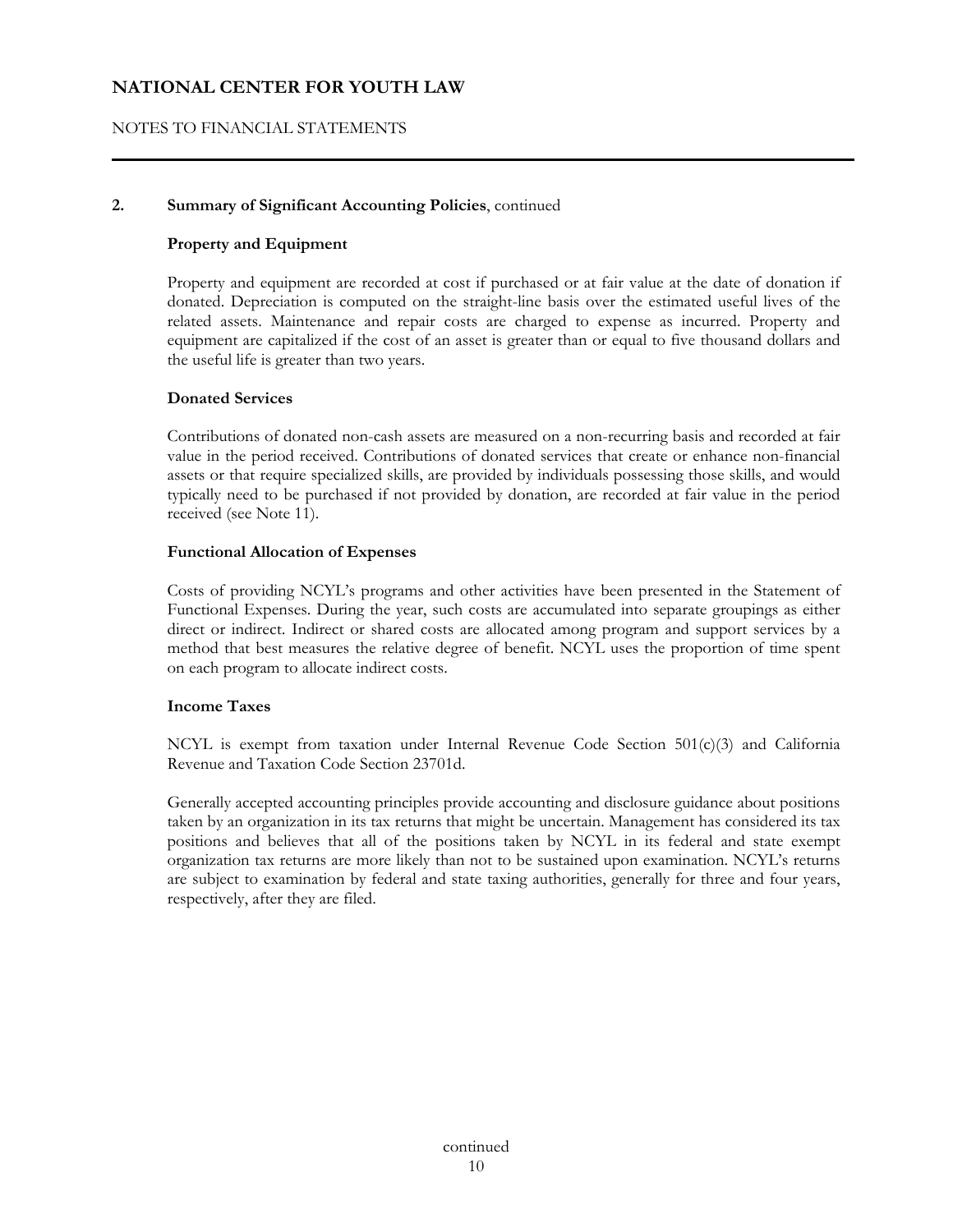# NOTES TO FINANCIAL STATEMENTS

# **2. Summary of Significant Accounting Policies**, continued

### **Revenue and Revenue Recognition**

NCYL recognizes contributions when cash, securities or other assets; an unconditional promise to give; or a notification of a beneficial interest is received. Conditional promises to give – that is, those with a measurable performance or other barrier and a right of return – are not recognized until the conditions on which they depend have been met.

A portion of NCYL's revenue is derived from cost-reimbursable federal and state contracts and grants, which are conditioned upon certain performance requirements and/or the incurrence of allowable qualifying expenses. Amounts received are recognized as revenue when NCYL has incurred expenditures in compliance with specific contract or grant provisions.

## **Use of Estimates**

 The preparation of financial statements in conformity with accounting principles generally accepted in the United States of America requires management to make estimates and assumptions that affect reported amounts of assets, liabilities, revenues, and expenses as of the date and for the period presented. Actual results could differ from those estimates.

### **Comparative Totals**

 The financial statements include certain prior-year summarized comparative information in total but not by net asset class. Such information does not include sufficient detail to constitute a presentation in conformity with accounting principles generally accepted in the United States of America. Accordingly, such information should be read in conjunction with NCYL's financial statements for the year ended December 31, 2020, from which the summarized information was derived.

#### **Subsequent Events**

Management has evaluated subsequent events through May 13, 2022, the date which the financial statements were available for issue. No events or transactions have occurred during this period that appear to require recognition or disclosure in the financial statements.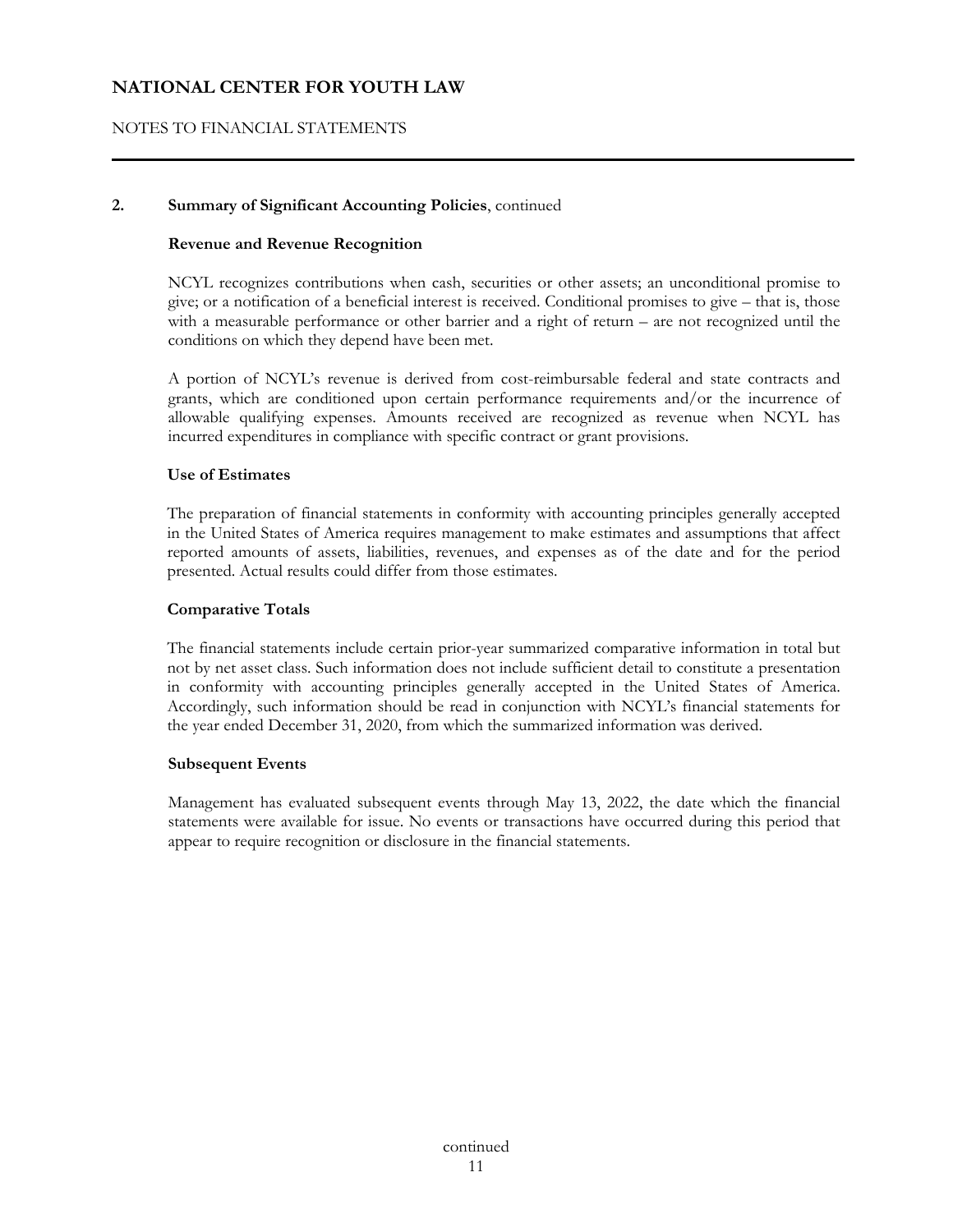# NOTES TO FINANCIAL STATEMENTS

### **3. Liquidity and Availability of Resources**

 NCYL regularly monitors liquidity required to meet its operating needs and other contractual commitments, while also striving to maximize the investment of its available funds. NCYL has various sources of liquidity at its disposal, including cash and cash equivalents, and marketable debt and equity securities.

 For purposes of analyzing resources available to meet general expenditures over a 12-month period, NCYL considers all expenditures related to its ongoing activities and the pattern of income from grants, contracts, fundraising, and investments. The Finance Committee of the Board of Trustees meets three times a year to review all financial aspects of the organization and reviews investment results, assesses risk, and makes recommendations for changes as needed.

 In addition to financial assets available to meet general expenditures over the next 12 months, NCYL operates with a balanced budget and anticipates collecting sufficient revenue to cover general expenditures not covered by donor-restricted resources.

 As of December 31, 2021, the following financial assets could readily be made available within one year of the statement of financial position date to meet general expenditures:

| Cash and cash equivalents    | \$4,739,014    |
|------------------------------|----------------|
| Accounts receivable, net     | 1,240,083      |
| Grants receivable            | 4,535,366      |
| Investments                  | 9,234,338      |
|                              | 19,748,801     |
| Less: donor restricted funds | (11, 472, 641) |
| Financial assets available   |                |
|                              |                |

#### **4. Grants Receivable**

 Grants receivable are recorded as support when committed unless designated otherwise. All grants are valued at their estimated fair value and are deemed fully collectible. Accordingly, no allowance for uncollectible receivables has been recorded as of December 31, 2021. Unamortized discount on multi-year grants receivable is immaterial and has not been recorded. Total grants receivable at December 31, 2021 of \$7,012,577 is expected to be collected as follows:

Year ending December 31,

| 2022 | \$4,535,366 |
|------|-------------|
| 2023 | 2,279,863   |
| 2024 | 197,348     |
|      | \$7,012,577 |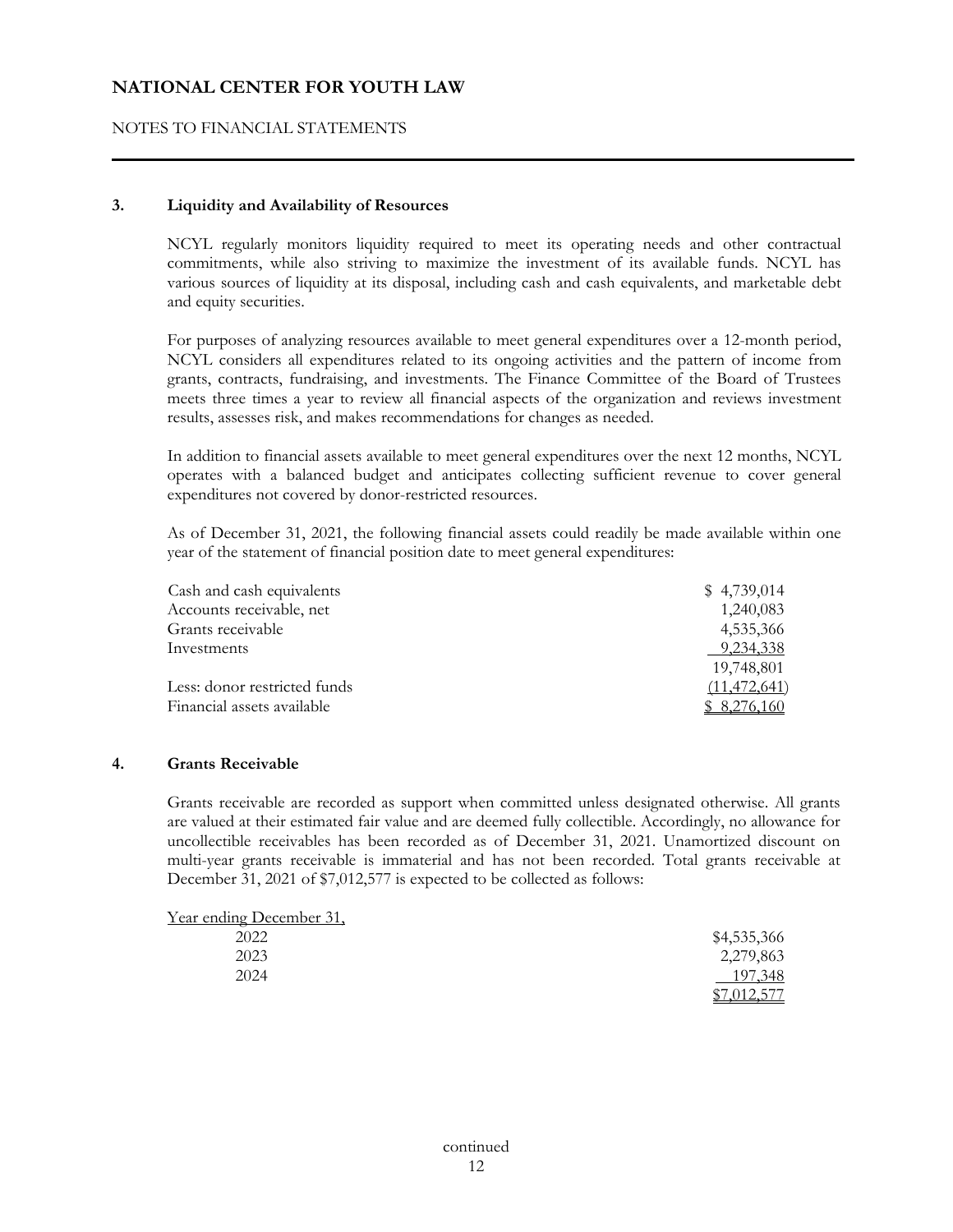# NOTES TO FINANCIAL STATEMENTS

#### **5. Investments**

Investments at December 31, 2021 consist of the following:

| Bonds    | \$9,233,292 |
|----------|-------------|
| Equities | 1,046       |
|          | \$9,234,338 |

#### **6. Property and Equipment**

Property and equipment at December 31, 2021 consist of the following:

| Developed software             | \$394,259        |
|--------------------------------|------------------|
| Furniture and equipment        | 199,590          |
| Leasehold improvement          | <u>130,144</u>   |
|                                | 723,993          |
| Less: accumulated depreciation | <u>(549,719)</u> |
|                                |                  |

Depreciation expense during the year ended December 31, 2021 was \$64,375.

# **7. Paycheck Protection Program**

On April 29, 2020, NCYL received loan proceeds in the amount of \$1,399,800 under the Paycheck Protection Program ("PPP"). The PPP, established as part of the Coronavirus Aid, Relief, and Economic Security Act (the "CARES Act"), provides for loans for qualifying businesses for amounts up to 2.5 times of the average monthly payroll expenses of the qualifying business. The loans and accrued interest are eligible for forgiveness for a covered period up to twenty-four weeks, as long as the borrower uses the loan proceeds for eligible purposes (which includes payroll, benefits, rent and utilities) and maintains its full-time staff equivalency levels. The amount for the loan forgiveness will be reduced if the borrower terminates employees or reduces salaries during the covered period.

On April 2021, NCYL received a second round of the PPP loan in the amount of \$1,580,200.

The Small Business Administration ("SBA")reserves the right to review any loan in their discretion and the SBA will review any loan over \$2 million. Areas of review include, eligibility, necessity, calculation of the loan amount, use of loan proceeds, and the calculation of the loan forgiveness amount. PPP loan documentation should be retained for six years after the date the loan is forgiven or repaid in full.

In February and September 2021, NCYL was notified by their bank that their PPP loans were fully forgiven in the amounts of \$1,399,800 and \$1,580,200, respectively. The forgiven amounts have been recorded as revenue in the year ended December 31, 2021.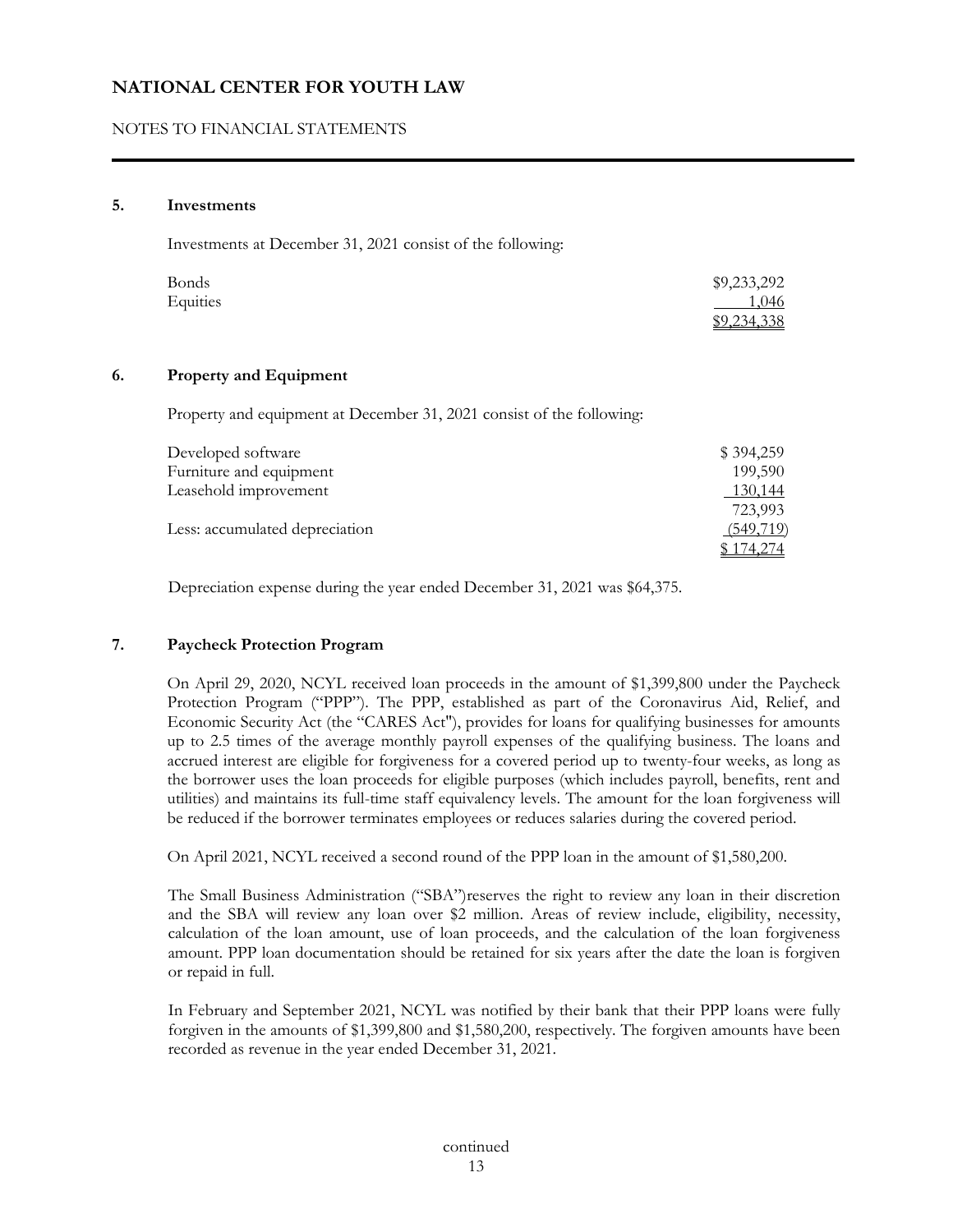# NOTES TO FINANCIAL STATEMENTS

# **8. Net Assets With Donor Restrictions**

Net assets with donor restrictions as of December 31, 2021 consist of the following:

| Other Projects                                            | \$4,786,458         |
|-----------------------------------------------------------|---------------------|
| Compassionate Systems CA                                  | 1,753,298           |
| Immigration                                               | 1,313,912           |
| ECRA                                                      | 754,167             |
| Child Welfare                                             | 562,242             |
| CA Youth Justice                                          | 443,403             |
| Reproductive Health                                       | 412,065             |
| Eliminating Fines & Fees                                  | 343,750             |
| Collaborative Responses to Commercial Sexual Exploitation | 337,708             |
| Compassionate Systems AZ                                  | 316,667             |
| Legal Advocacy                                            | 205,106             |
| Adolescent Health                                         | 164,310             |
| Youth Justice $-$ CO                                      | 79,405              |
| Bill Grimm Fund                                           | 150                 |
|                                                           | <u>\$11,472,641</u> |

For the year ended December 31, 2021, net assets with donor restrictions released from purpose restrictions were \$12,173,466.

# **9. Fair Value Measurements**

 The table below presents the balances of assets measured at fair value at December 31, 2021 on a recurring basis:

|                             | Level 1     |         | Level 2 | Level 3 |    | Total       |
|-----------------------------|-------------|---------|---------|---------|----|-------------|
| Equity funds<br>Large value | \$          | 1,046   | \$      | \$      | \$ | 1,046       |
| Total equity funds          |             | 1,046   |         |         |    | 1,046       |
| <b>Bonds</b>                |             |         |         |         |    |             |
| Government                  | 7,173,420   |         |         |         |    | 7,173,420   |
| Short-term bond             | 1,554,592   |         |         |         |    | 1,554,592   |
| Intermediate-term bond      |             | 505,280 |         |         |    | 505,280     |
| Total bond funds            | 9,233,292   |         |         |         |    | 9,233,292   |
| Total exchange traded funds | \$9,234,338 |         |         |         |    | \$9,234,338 |

The fair value of equites funds and bonds are measured on a recurring basis using quoted prices for identical assets in active markets (Level 1 inputs).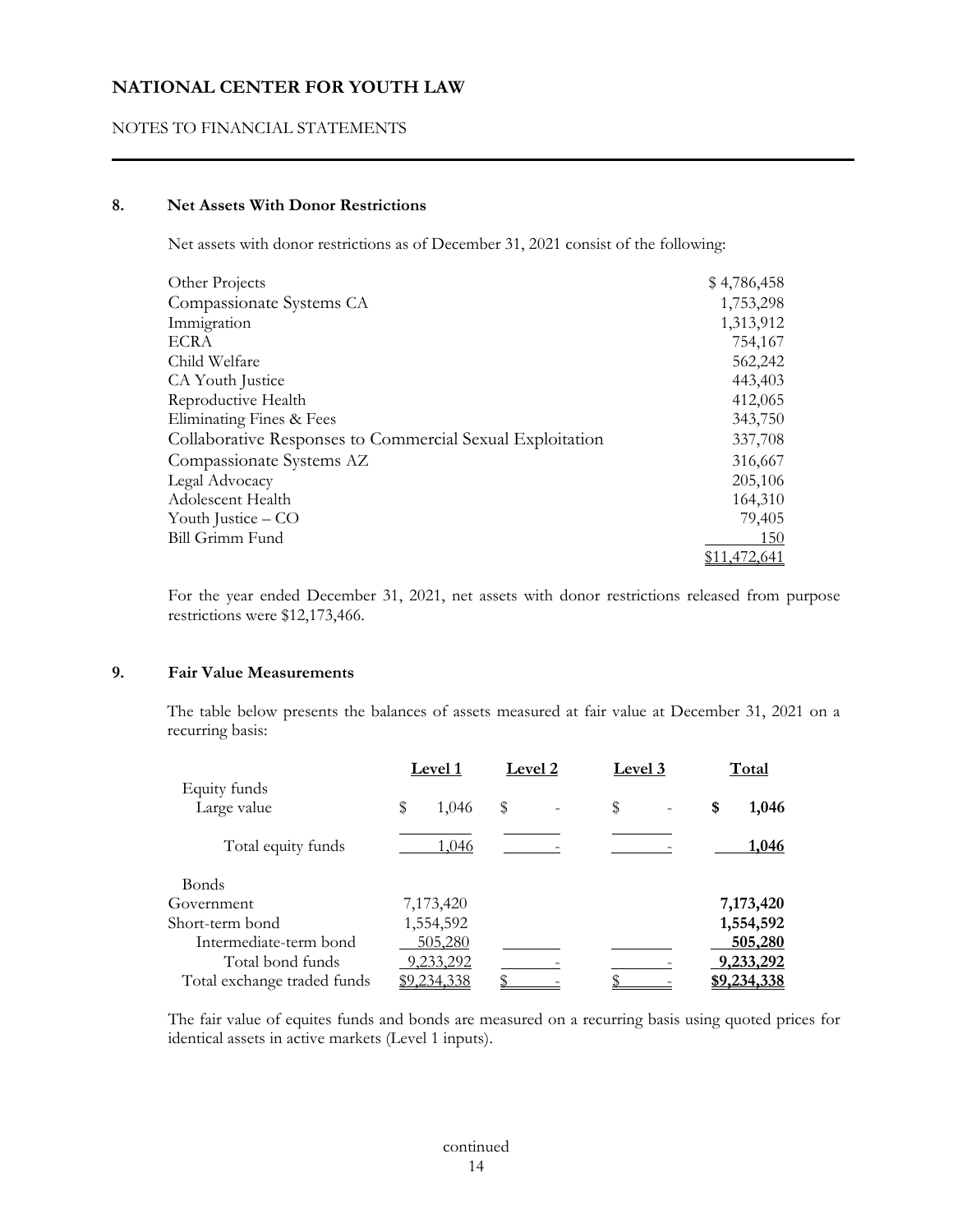### NOTES TO FINANCIAL STATEMENTS

#### **9. Fair Value Measurements**, continued

The table below presents transactions measured at fair value on a non-recurring basis during the year ended December 31, 2021:

|                          | ' evel. | <b>Level 2</b>           | <b>Level 3</b> | Total       |
|--------------------------|---------|--------------------------|----------------|-------------|
| Grants commitments – new | $\sim$  | $\overline{\phantom{a}}$ | \$7,012,577    | \$7,012,577 |
| Donated services         |         | 2,489,272                |                | 2,489,272   |

The fair value of grant commitments – new has been measured on a non-recurring basis using the value provided by the grantor at the date of commitment and based on evaluating the credit worthiness of the grantor (Level 3 inputs).

The fair value of donated services has been measured on a non-recurring basis using quoted prices for similar assets in inactive markets (Level 2 inputs).

#### **10. Commitments and Contingencies**

#### **Grant Awards**

 Grant awards require the fulfillment of certain conditions as set forth in the instrument of grant. Failure to fulfill the conditions could result in the return of the funds to the grantors. NCYL deems this contingency remote since by accepting the grants and their terms, it has accommodated the objectives of NCYL to the provisions of the grants. NCYL's management is of the opinion that NCYL has complied with the terms of all grants.

#### **Obligations Under Operating Leases**

 NCYL leases three offices and a copier under operating lease. The lease term for the main Oakland office extends to February 28, 2025. Future minimum payments, by year and in the aggregate, under this lease with initial or remaining terms of one year or more, consist of the following:

| Year ending December 31, |              |
|--------------------------|--------------|
| 2022                     | 674,683<br>S |
| 2023                     | 636,026      |
| 2024                     | 626,565      |
| 2025                     | 109,582      |
| 2026                     | 4,185        |
|                          | .041         |

Rent expense under the operating lease for the year ended December 31, 2021 was \$714,506.